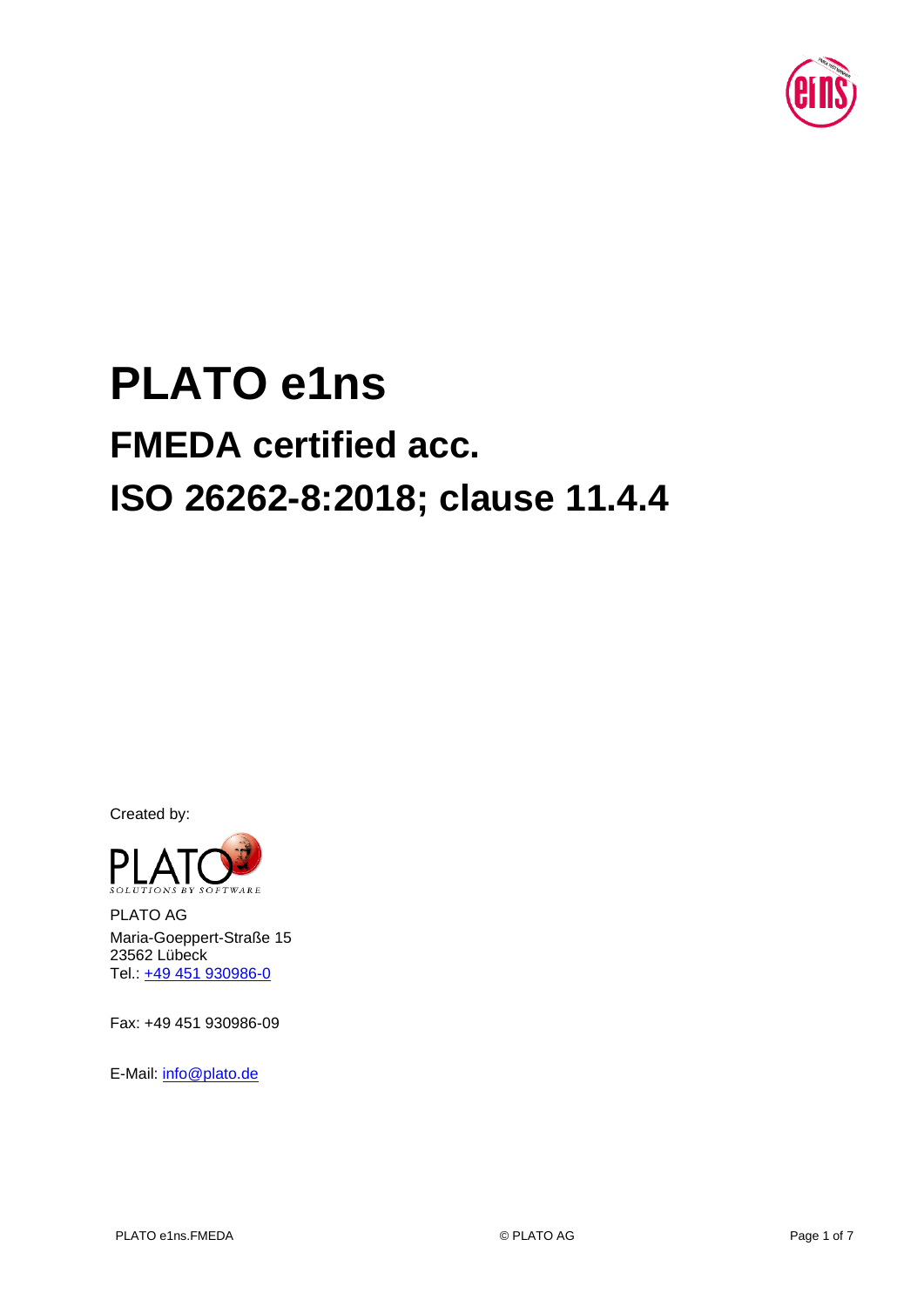

# **Inhalt**

# <span id="page-1-0"></span>**1 Purpose of this document**

This document describes the structure of the methodology and the calculations used to perform FMEDA according to ISO 26262 with PLATO e1ns.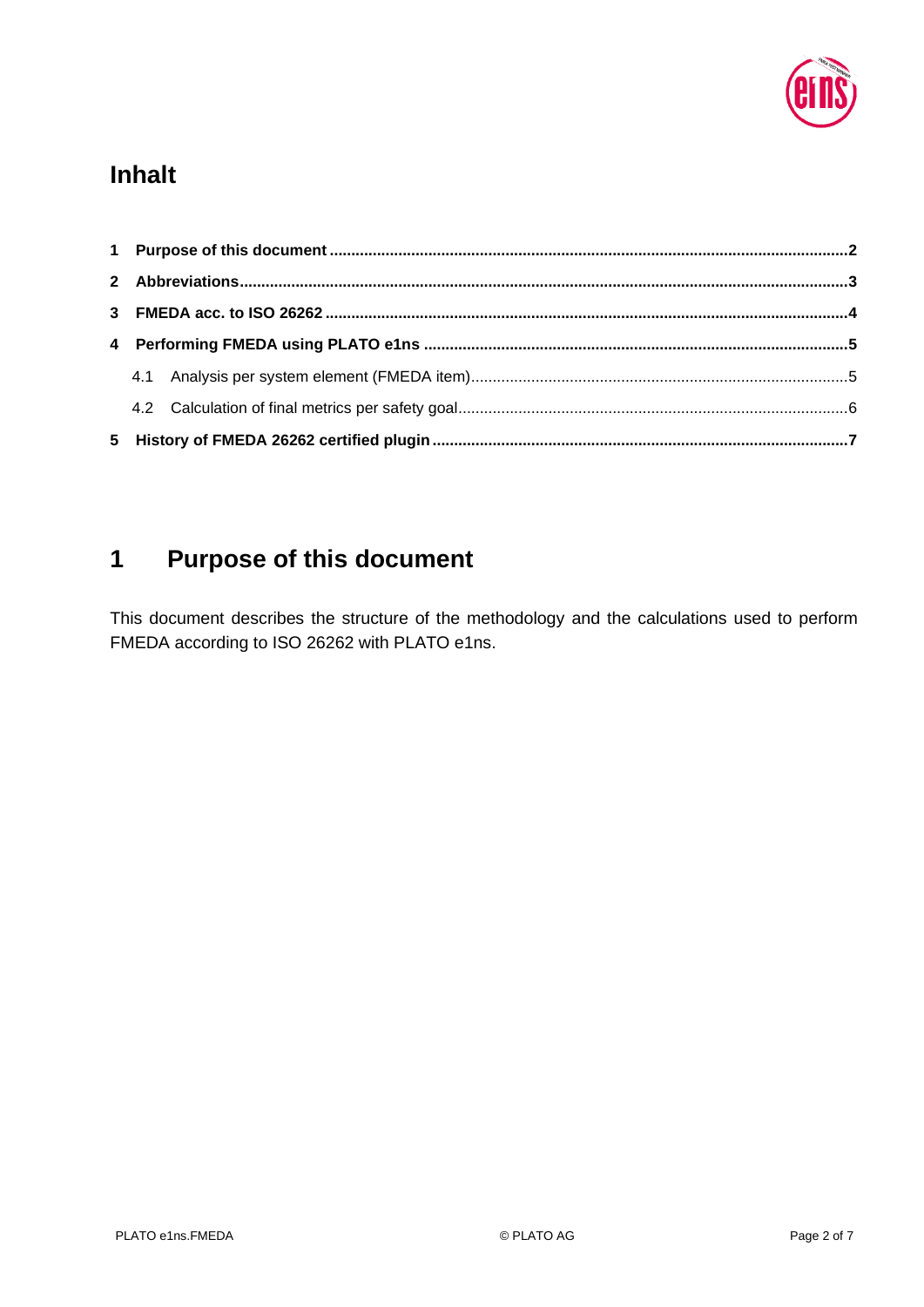

## <span id="page-2-0"></span>**2 Abbreviations**

- DC Diagnostic coverage
- FIT Failure in time
- FR Failure rate
- λ Lambda, failure rate
- LF Latent fault
- LFM Latent fault metric
- MPF Multiple point fault
- MPF,L Latent multiple-point fault
- MPF,D Detected multiple-point fault
- MTTF Mean time to failure
- NSR Not safety related
- RF Residual fault
- S Safe (e.g. λs)
- SM Safety mechanism
- SPF Single point fault
- SPFM Single point fault metric
- SR Safety related
- PMHF Probabilistic metric of random hardware failure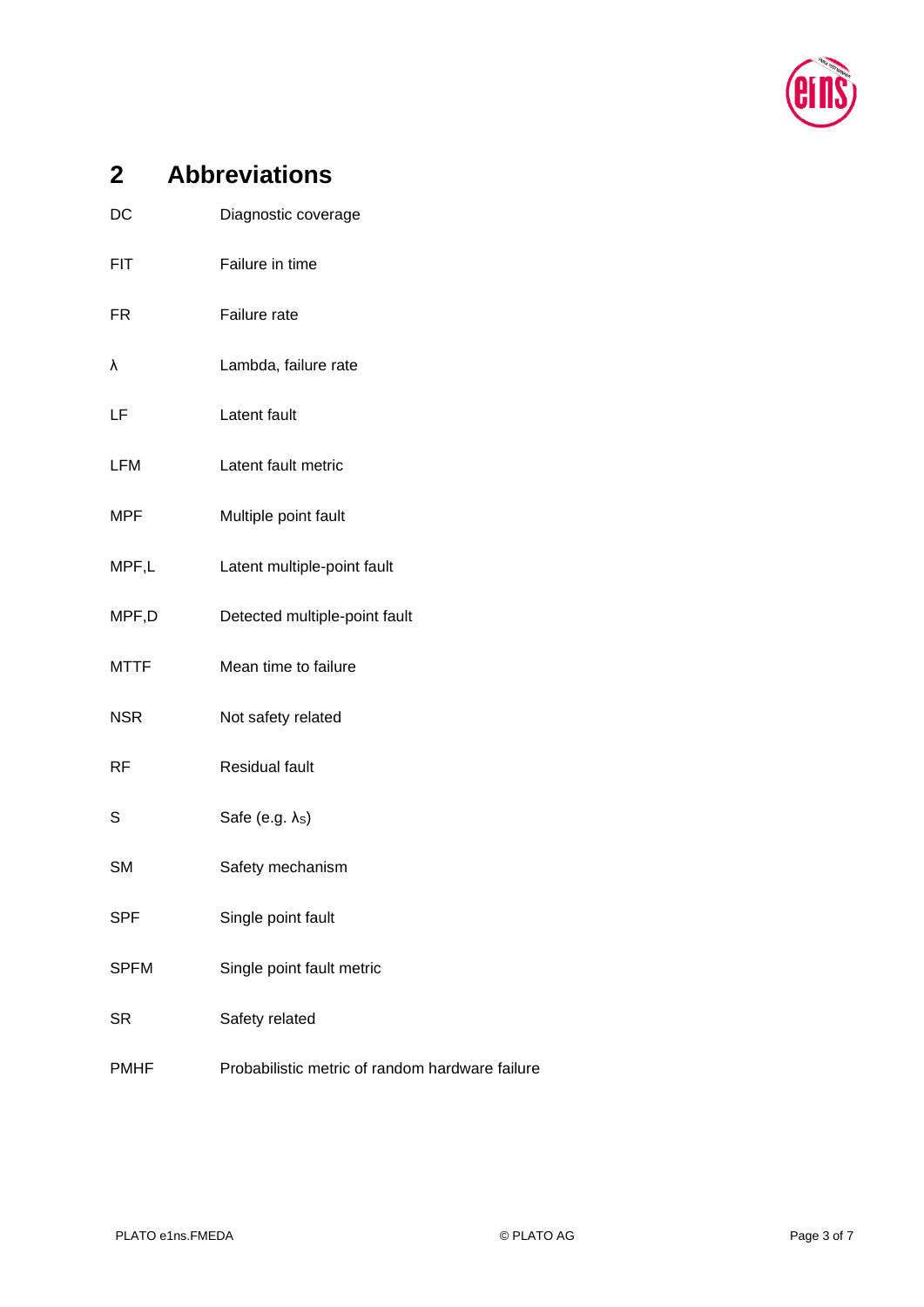

## <span id="page-3-0"></span>**3 FMEDA acc. to ISO 26262**

FMEDA is a structured approach to define failure modes, failure rate, and diagnostic capabilities of a hardware component. Based on the component functionality, the FMEDA hierarchy is structured in parts/subparts/elementary subparts failure modes (ISO 26262: Road vehicles — Functional safety). Each failure mode is categorized as to whether it affects the safety goal or not.

For each failure mode defined and affecting safety goals, basic needed inputs include:

- Failure rate (FR): the rate at which the component experiences faults, i.e., the reliability
- Safety mechanism (SM): whether there is a safety mechanism to detect the failure mode
- Diagnostic coverage (DC): the effectiveness of the safety mechanism at detecting faults

The failure rate is the measure of the reliability of a component, which is expressed in FIT. The FIT rate of a component is the number of failures expected in one billion hours of operation. (FIT rate equal to 1 means, the device has a mean time to failure (MTTF) of 1 billion hours, ISO 26262: Road vehicles — Functional safety).

Per ISO 26262, the estimated failure rates for hardware parts shall be determined in one of three ways:

- Estimated by application of industry reliability data books
- Derived from observation of field incidents, such as analysis of material returned as field failures
- Derived from experimental testing

When an initial FMEDA is setup to assess the safety readiness of a system, the DC for the safety mechanisms can be estimated based on the achievable values (low, medium, high) defined in ISO 26262:2011-5, Annex D.

The outputs to assess the level of functional safety readiness are the hardware architectural metrics **Single Point Fault Metric (SPFM)**, **Latent Fault Metric (LFM)** and **Probabilistic Metric of random Hardware Failures (PMHF).**

Based on these three metrics, the FIT for ASIL levelling can be addressed.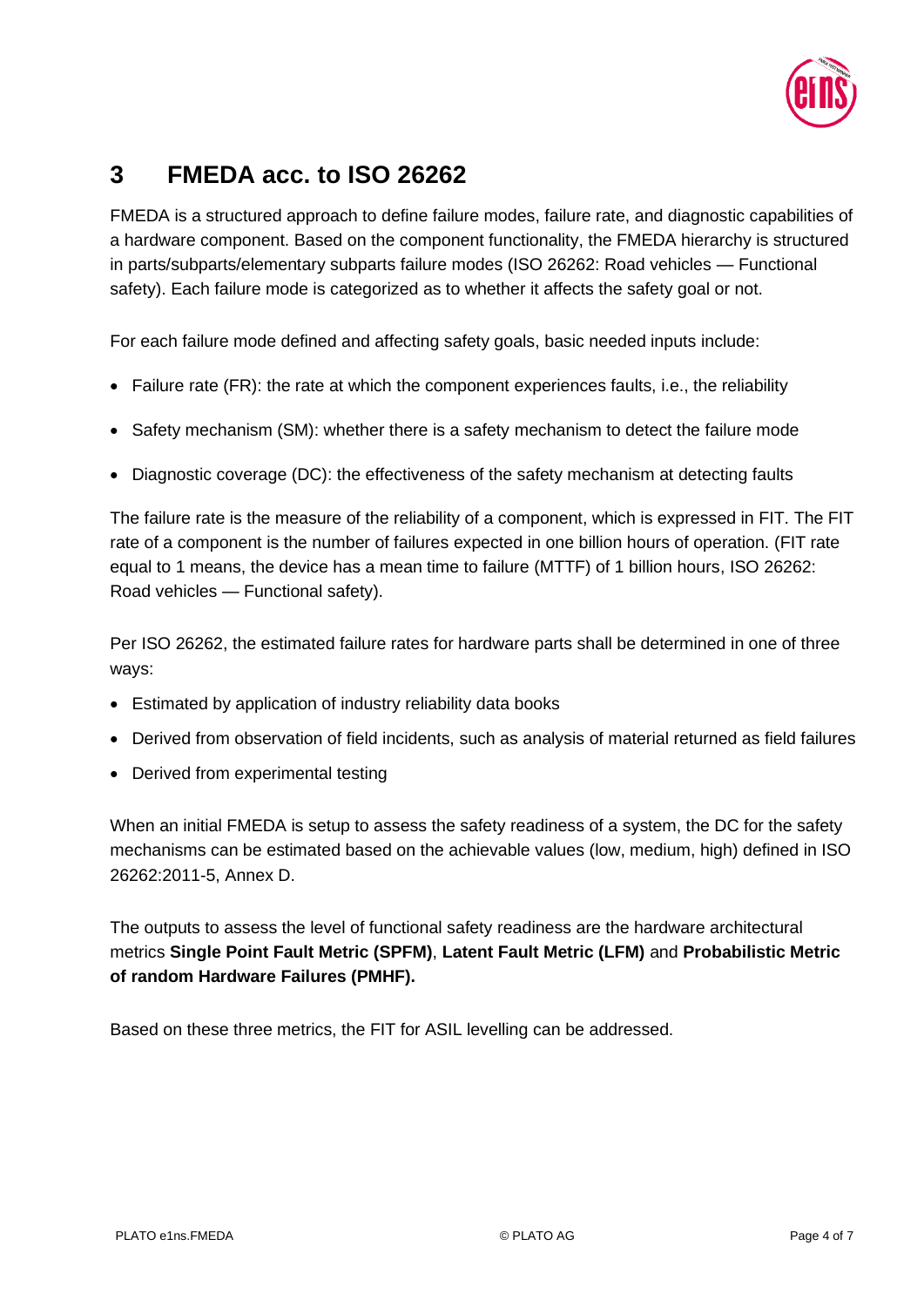

## <span id="page-4-0"></span>**4 Performing FMEDA using PLATO e1ns**

FMEDA in PLATO e1ns can be done per system element (e.g. printed circuit board) consisting of several thousand HW components supplying to several safety goals. The final fault metrics are calculated per safety goals.

## <span id="page-4-1"></span>**4.1 Analysis per system element (FMEDA item)**

The following analysis steps are performed in PLATO e1ns.FMEDA:

- Defining hardware components and its functions
- Link safety goals to hardware component functions
- The subsequent steps are working acc. the flow chart of the ISO 26262.5:2018E, figure B.2 and verified via TÜV SGN certificate in May 2021:



ISO 26262-5:2018(E)

Figure B.2 - Example of flow diagram for failure mode classification

Origin: ISO 26262-5:2018 (E), page 37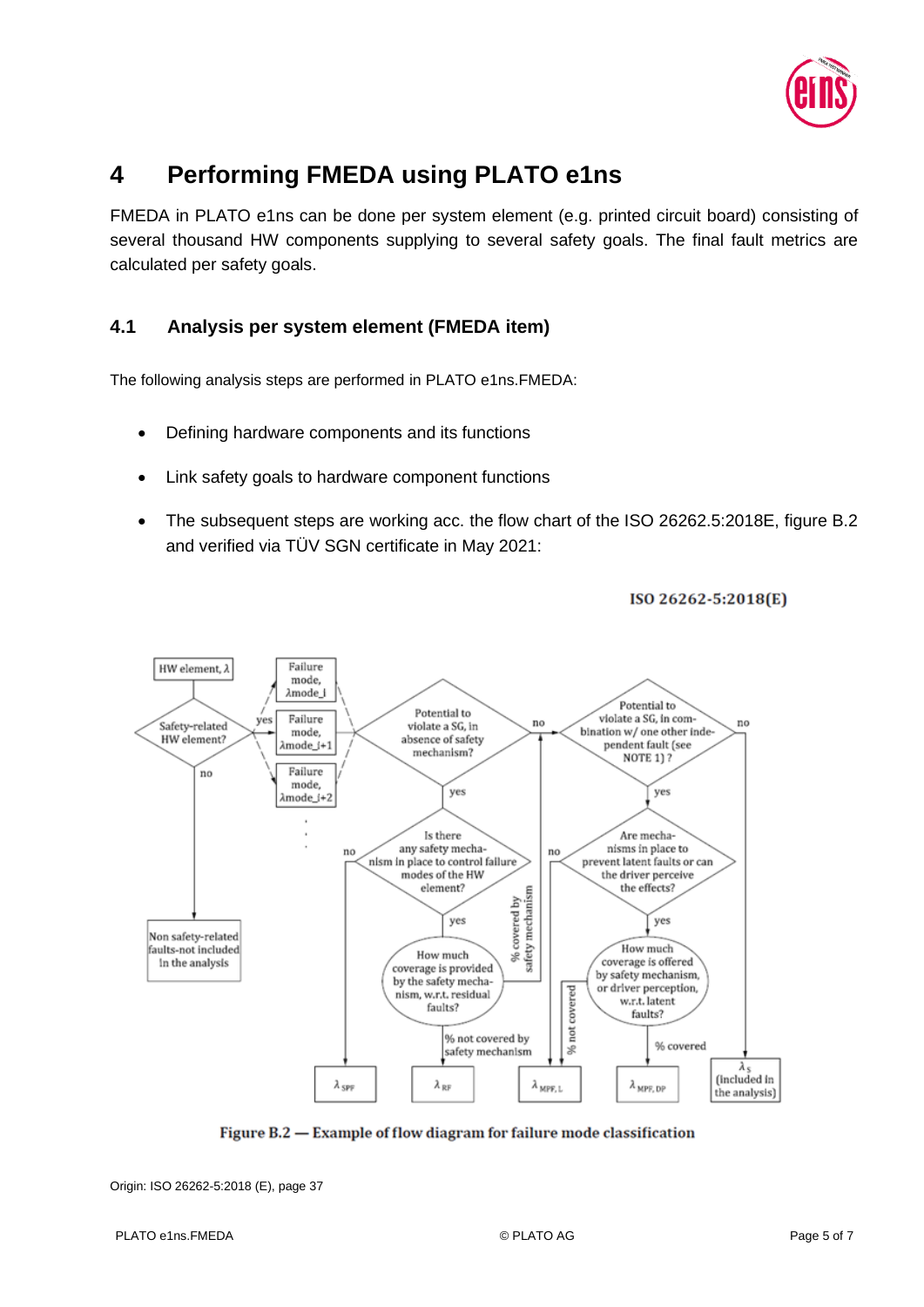

## <span id="page-5-0"></span>**4.2 Calculation of final metrics per safety goal**

The final metrics per safety goal are calculated as written below:

| $(1)$ Total failure rate (SR)                                          | $=$ $\sum_{\text{S} \text{R}}$ [FIT]                                                      |  |  |
|------------------------------------------------------------------------|-------------------------------------------------------------------------------------------|--|--|
| (2) Residual and single-point fault failure rate                       | $= \sum(\lambda_{\text{SPF}} + \sum \lambda_{\text{RF}})$ [FIT]                           |  |  |
| (3) Single-point fault metric (SPFM [%])                               | = 1 - $\sum(\lambda_{\text{SPF}} + \lambda_{\text{RF}})$ / $\sum \lambda_{\text{SR}}$ [%] |  |  |
| (4) Latent multiple-point fault failure rate                           | $=$ $\sum$ $\lambda$ <sub>MPF L</sub> [FIT]                                               |  |  |
| (5) Latent multiple-fault metric (LMF [%])                             | $= 1 - \sum \lambda_{MPF, L} / \sum (\lambda_{SR} - \lambda_{RF} - \lambda_{SPF})$ [%]    |  |  |
| (6) Detected multiple-point fault failure rate                         | $=$ $\sum$ $\lambda$ <sub>MPF, D</sub> [FIT]                                              |  |  |
| (7) Probabilistic metric for random HW failures (PMHF)<br>$=$ $5$ PMHF |                                                                                           |  |  |